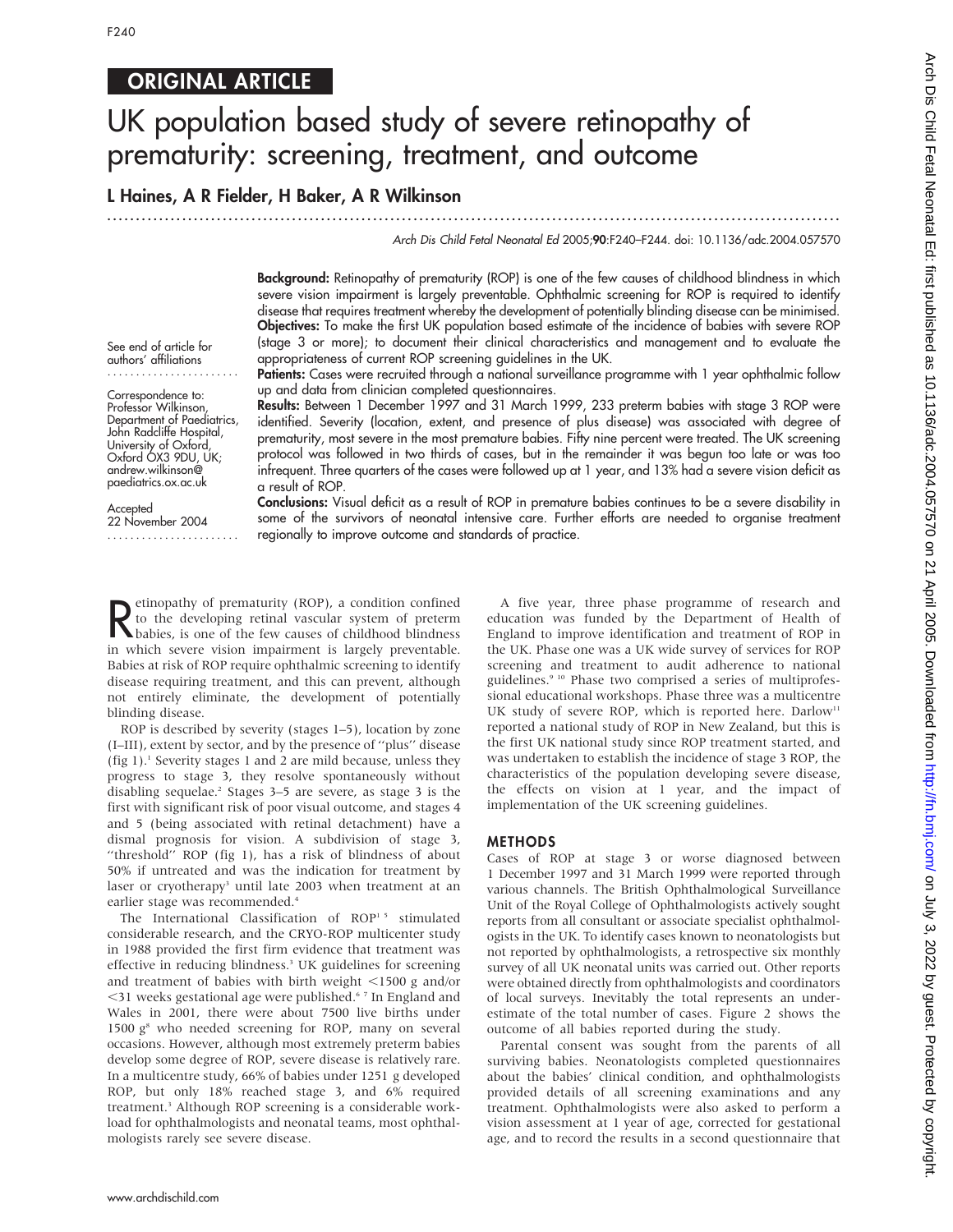

## **2. Location by zone**

Retinal blood vessels grow out from the optic disc in zone I towards the periphery (zone III), thus the zone vascularised reflects maturity. ROP in zone I affects the most immature baby and is very likely to become severe with a poor outcome, whereas ROP located in zone III carries a very low risk for severity and adverse outcome

### **3. Extent**

ROP extent around the retinal circumference is recorded in "clock hours" 1–12

## **4. "Plus" Disease**

ROP activity is reflected by engorgement and tortuosity of the retinal and iris blood vessels. These are powerful indications that ROP is, or will become, severe

#### **"Threshold" ROP**

At least 5 continuous or 8 cumulative clock hours of stage 3 ROP in zones I or II, in the presence of "plus" disease. Threshold ROP was the indication for treatment by cryotherapy or laser during<br>the period of this study, but see Rahi and Dezateux<sup>25</sup> for recently revised recommendations

sought information on refractive state, structural ophthalmic abnormalities, and vision. Tests of the latter were necessarily qualitative (perception of light, ability to fix and follow) and were supplemented, where possible, by results of preferential looking-based tests.

Ethical approval was obtained from the South Thames Multicentre Research Ethics Committee and from local research ethics committees.

## RESULTS

Reports were received of 401 potential cases of stage 3 ROP. After duplicates or invalid reports (87) and those where ROP status could not be ascertained (62) were excluded, there were 252 confirmed cases of stage 3 or worse ROP in 15 months reported by 129 individual ophthalmologists. Insufficient information (16) and refusal of consent (2) reduced the number to 234 (fig 2).

## Neonatal characteristics

All 234 cases were preterm except for one term baby with Down's syndrome. This atypical case has been excluded from the analysis. Where data for all babies are incomplete, the denominator figure is quoted alongside the results.

Mean (SD) gestational age (230) was 26 (1.8) weeks (median 25.8; range 23–33.8), and mean birth weight (230) was 791 (221) g (median 750; range 448–2300). Figure 3 shows the gestational age of the cohort, and figure 4 the birth weight distribution.

## Ophthalmic characteristics

Stage 3 was bilateral in 84% (185/221) and unilateral in 16%  $(n = 37)$ . The mean (SD) postnatal age at first diagnosis of stage 3 was 10.8 (2.9) weeks (203; range 4–24.7); mean postmenstrual age was 36.6 (3.0) weeks (203; range 30.8– 51.7). In 26 babies, stage 3 was diagnosed at the first

prematurity (ROP).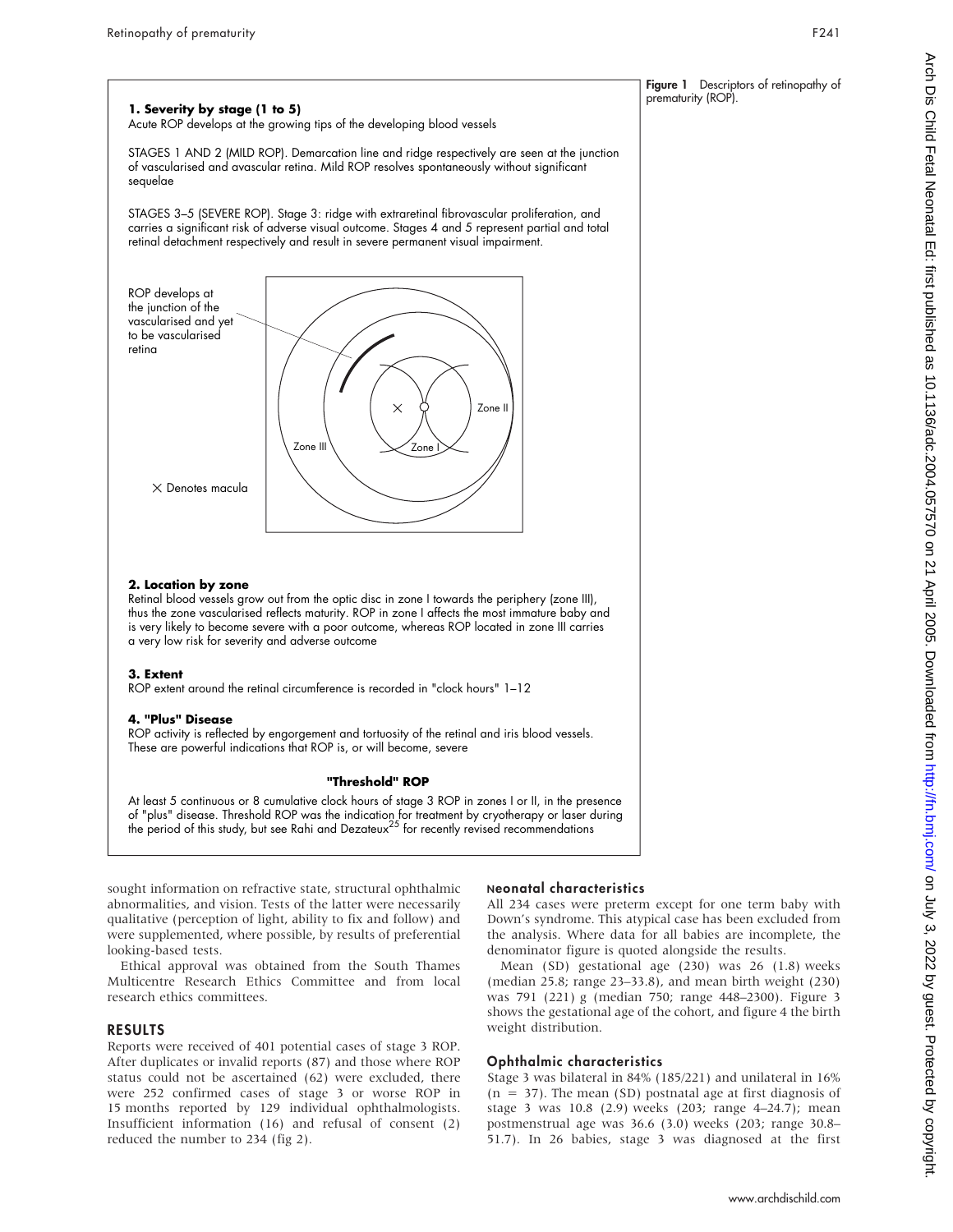

Figure 2 Outcome of all babies reported to have retinopathy of prematurity (ROP) stage 3 or worse from 1 December 1997 to 31 March 1999. 70

screening examination, and five babies already had stage 4 or 5 by the time of presentation.

In Table 1, the maximum severity of ROP in each stage 3 eye is categorised by the most central zone involved, maximum circumferential extent of ROP, and the presence of plus disease. The results are shown for 382 eyes which could be categorised with the mean birth weight and gestational age for babies in each group (using the more severe eye in babies with asymmetric disease) and the proportion treated. Disease affecting zone II was most common, 85% of eyes (324/382). In 11% (42), stage 3 ROP was restricted to zone III, and only 4% (16) had zone I disease, which is the most posterior zone and associated with poorest outcome. Babies with lowest gestational age and birth weight had the more severe ROP (table 1).

## ROP treatment

Fifty nine percent of the cohort (131/221) were treated; treatment was bilateral in 121 (92%) and unilateral in 10 (8%). Eighteen babies required more than one treatment (16 twice and two three times). The decision to treat was made at a mean postnatal age of 11.7 (2.3) weeks (median 11.7; range

0.4–18.1) and a mean postmenstrual age of 37.4 weeks (range 32.6–50).

The reason for intervention was assessed for 237/250 treated eyes. For 181 (76%), the indication was ''threshold ROP'' (fig 1); 56 (24%) eyes were treated below threshold, and for 16/127 babies (13%) neither eye was at threshold when treated. The reasons for this are not fully known, but two had zone I ROP and two were treated below threshold to avoid the baby having a second general anaesthetic. In 18 babies with asymmetric disease, treatment of the less affected eye was brought forward.

Thirty nine ophthalmologists treated the 131 babies, five treated nine or more, and 10 treated three to six, while 24 ophthalmologists treated only one or two babies. Where treatment technique was known (123), 76% were treated by laser, 22% by cryotherapy, and 2% by both.

## UK guidelines screening and treatment protocol

The current UK guidelines specify a screening criteria of  $\leq$  1500 g birth weight and/or  $\leq$  31 weeks gestational age.6 No babies in this study fell outside both these criteria, although two were outside the birth weight criteria (1806 g and 2300 g) and one outside the gestational age criteria (33 weeks 6 days).

The screening protocol specifies a first examination at 6–7 weeks postnatal age and then at least every two weeks until vascularisation has progressed into zone III.7 Records of screening history for 193 cases were assessed for adherence to the protocol. The protocol had been followed in 72% (139/ 193); in 28% deviations from the protocol occurred where either screening was initiated too late (29) or was too infrequent (25). The assessment also identified 13 babies in whom the progression of ROP indicated that an inaccurate recording of ROP severity had been made. 1 year vision assessments were available for 72% (39/54) of cases where screening protocol had not been followed, and in three cases non-adherence was considered to be the cause of visual morbidity at 1 year.

Guideline treatment criteria specify that, when treatment is indicated, it should ideally be undertaken within three days. The mean (SD) interval between the decision to treat and treatment in this study was 1.5 (1.5) days; in five babies

65

60

50 47 Number of babies Number of babies 40 34 31 30 21 18 20 10 6 3 3 1 1  $\Omega$ 23 24 25 26 27 28 29 30 31 32 33 Gestation (weeks)

Figure 3 Number of cases of retinopathy of prematurity stage 3 or worse by gestational age.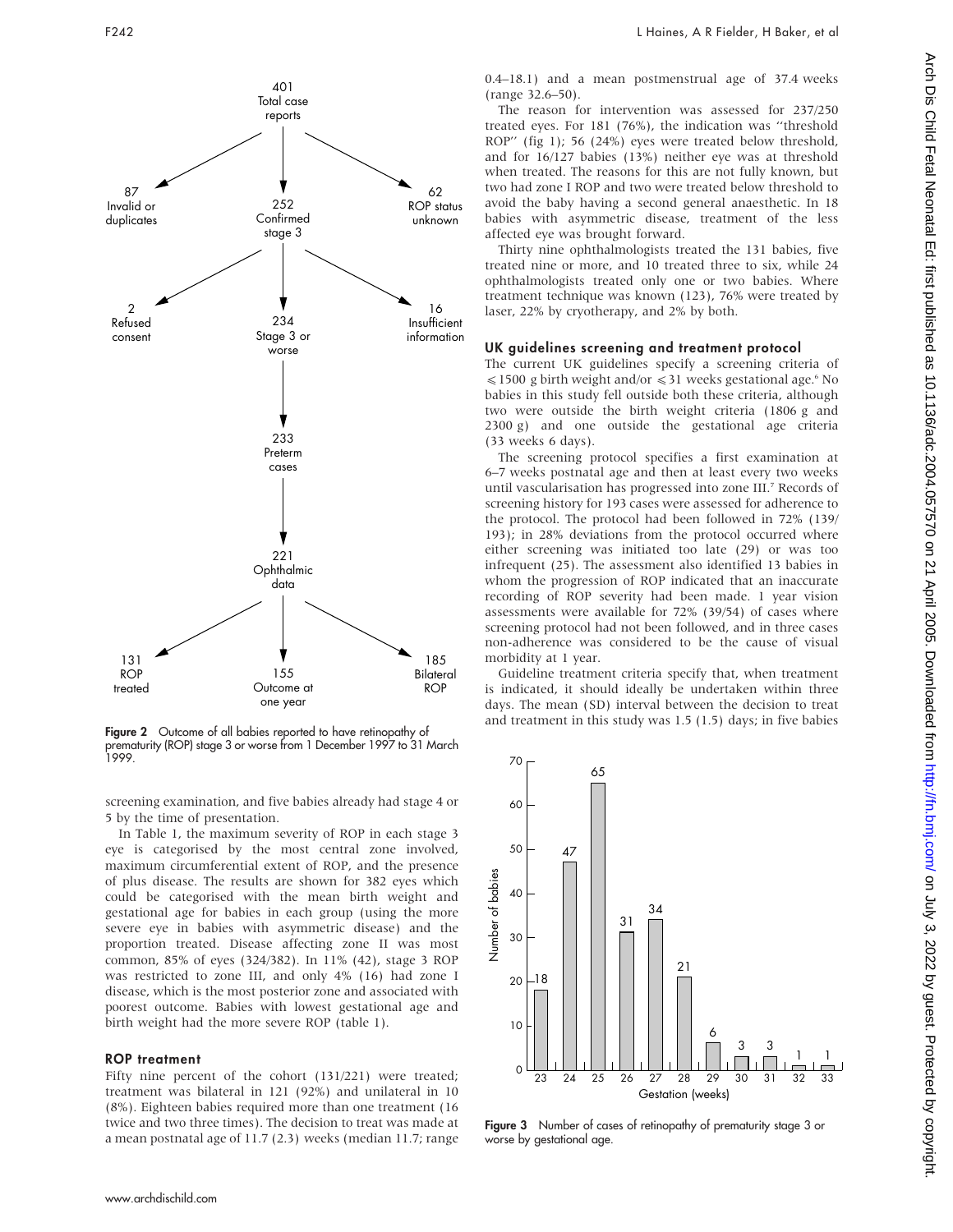

Figure 4 Distribution of cases of retinopathy of prematurity stage 3 or worse by birth weight.

the ophthalmologist reported suboptimal intervals (2–6 days) because of poor clinical condition (2) or lack of anaesthetic support (1), intensive care facilities (1), or ophthalmic cover (1).

## Outcome at 1 year

Seventeen infants died before their first birthday. Of the remaining 216 infants, 75% were followed up. Although comparable to other studies of preterm babies, the possibility of bias has to be considered. Other studies have found a higher prevalence of visual abnormalities (strabismus and or cicatricial ROP) in those whose families were reluctant to attend for follow up.

Table 2 shows a comparison of the follow up group with the group lost to follow up (excluding those who died). Those followed up had a significantly greater gestational age  $(p<0.05)$ , a slightly, although not significantly, higher birth weight, and were more likely to have been treated than those lost to follow up.

Assessments at 1 year were completed for 72% (155/216). Mean age at follow up was 1 year 5 months; 59% (92/155) had been treated for ROP.

Nineteen percent (29) had some degree of vision loss. Six were bilaterally and 11 unilaterally blind, and 12 had reduced vision in one (7) or both eyes (5). There was enough information for 27 of the 29 cases to establish cause of vision loss, and in 74% (20) this was a consequence of ROP rather than of neurological insult. ROP induced vision deficit included four with bilateral blindness and 10 with unilateral blindness. Twenty four (83%) with vision loss had been treated for ROP.

The initial ophthalmic records of the surviving 61 babies lost to follow up identified three cases (two with retinal detachment, one unilateral, and one with bilateral retinal folds) who would have been blinded by ROP.

## DISCUSSION

This multicentre study provides an overview of UK screening and treatment practice for ROP during the period 1997–1999.

Table 2 Comparison of subjects followed up with those lost to follow up

| Characteristic        | Followed up   | Not followed up |
|-----------------------|---------------|-----------------|
| Sex ratio (M:F)       | 53% (80/152)  | 54% (29/54)     |
| Median GA (weeks)     | 259           | 2.51            |
| Mean birth weight (g) | 770           | 710             |
| % treated             | 59.7 (89/149) | 54.4 (31/57)    |

The 233 cases recruited constitute one of the largest studies of severe ROP reported and gives a national population based perspective on the characteristics of babies developing stage 3 ROP and their ophthalmic outcome at 1 year.

Although the study data were provided from routine clinical notes and could not be independently validated, the study findings correlate well with other studies using trained study observers particularly in relation to birth weight and gestational age of babies at risk, the association of severity with prematurity, the incidence of zone I disease, and, using treatment as a proxy, the timing of development of threshold disease.

Some under-ascertainment is likely. At the time of the study, only 65–70% of consultant ophthalmologists were participating in the newly established British Ophthalmic Surveillance Unit reporting scheme,<sup>13</sup> and the research team were aware that non-responders included a very small number of ROP active clinicians. However, a subsequent evaluation of the completeness of case ascertainment for studies using the British Ophthalmic Surveillance Unit estimated that 91% of cases of ROP had been reported.<sup>13</sup>

The study findings also inform the debate about criteria for screening, mindful that these should be periodically reviewed in the light of new evidence. The current UK guidelines recommend examination of all babies born at <31 weeks and/or  $\leq$ 1500 g, which would capture virtually all babies at risk of severe ROP in the UK14–17 and other developed countries, such as Canada,<sup>18</sup> USA,<sup>19</sup> and Sweden.<sup>20</sup> Table 2 shows that the use of birth weight and gestational age together and not singly brings in outliers and offers the possibility of reducing screening criteria to  $\langle 29 \rangle$  weeks gestational age and/or  $\langle 1250 \text{ g}$ , although this would have excluded four babies in the current study, one requiring treatment. However, occasionally babies well outside any birth weight and gestational age criteria develop ROP requiring treatment,<sup>18</sup> and currently there seems to be no method of identifying these babies by other criteria. Comparison of populations developing threshold disease has also shown that screening criteria applicable to high human development communities may not be appropriate in low human development countries where babies with a wider range of birth weight and gestational age are at risk of developing severe ROP.<sup>21</sup>

| Stage 3 severity                   | Eyes<br>$(n = 382)$ | <b>Birth weight</b><br>(g) | GA<br>(weeks) | Proportion of eyes<br>treated |
|------------------------------------|---------------------|----------------------------|---------------|-------------------------------|
| Zone I                             | 16(4%)              | 671 (130)                  | 24.5          | 88% (14/16)                   |
| Zone II: 9-12 hours (plus disease) | 71 (18%)            | 740 (148)                  | 25.3          | 96% (189/197)                 |
| Zone II: 5-8 hours (plus disease)  | 126 (33%)           | 784 (283)                  | 25.5          |                               |
| Zone II: 1-4 hours (plus disease)  | 48 (13%)            | 789 (158)                  | 26.0          | 19% (24/127)                  |
| Zone II: no plus disease           | 79 (21%)            | 854 (208)                  | 26.3          |                               |
| Zone III                           | 42 (11%)            | 871 (304)                  | 26.4          | 19% (8/42)                    |